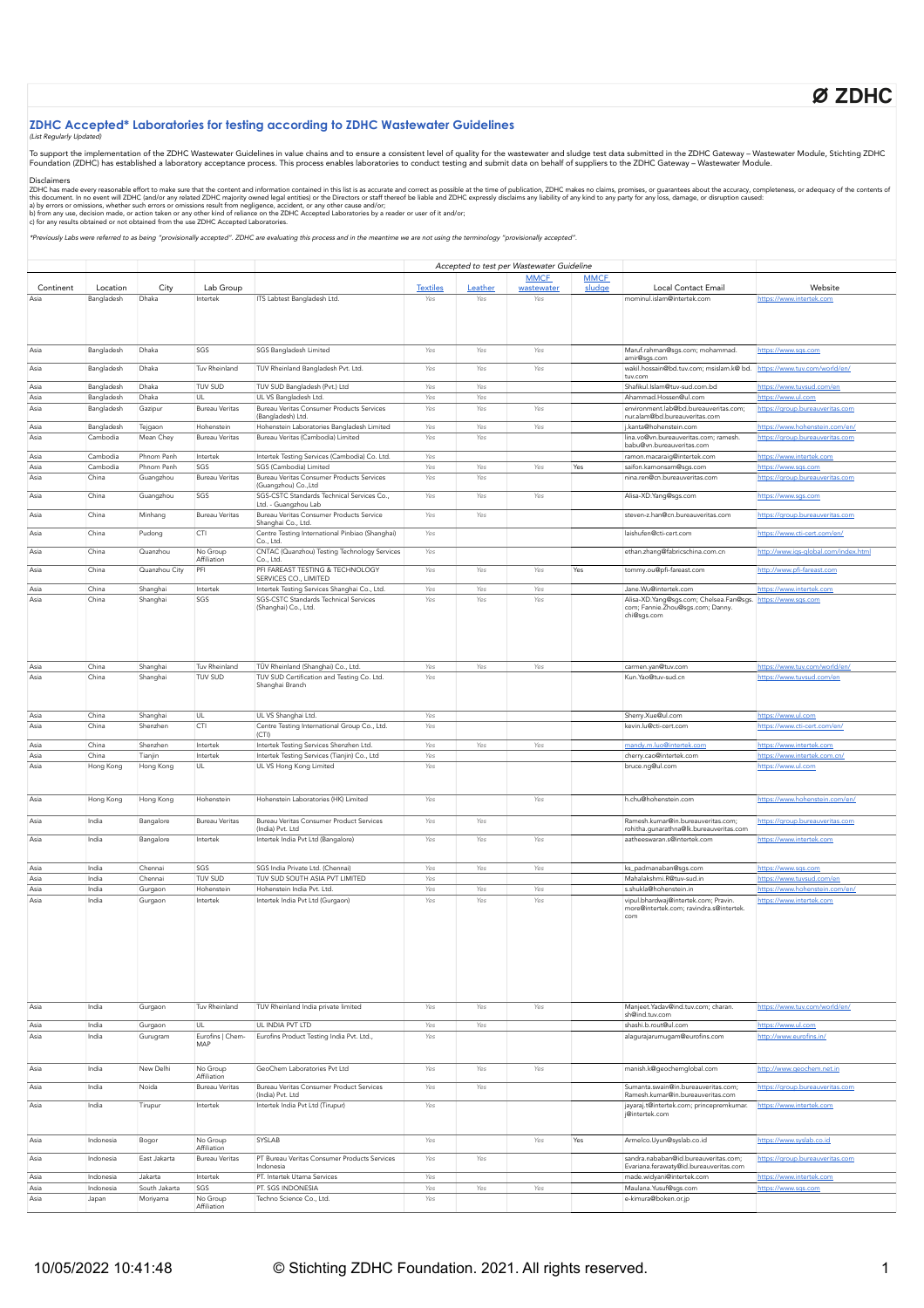# Ø ZDHC

## **ZDHC Accepted\* Laboratories for testing according to ZDHC Wastewater Guidelines**

## (List Regularly Updat

To support the implementation of the ZDHC Wastewater Guidelines in value chains and to ensure a consistent level of quality for the wastewater and sludge test data submitted in the ZDHC Gateway – Wastewater Module, Stichti

#### Disclaimers

ZDHC has made every reasonable effort to make sure that the content and information contained in this list is a accurate and correct as possible at the time of publication, ZDHC makes no claims, promises, or guarantees abo

\*Previously Labs were referred to as being "provisionally accepted". ZDHC are evaluating this process and in the meantime we are not using the terminology "provisionally accepted".

|                                                                         |                |                                |                                   |                                                                            |                 |            | Accepted to test per Wastewater Guideline |                       |                                                                               |                                                              |
|-------------------------------------------------------------------------|----------------|--------------------------------|-----------------------------------|----------------------------------------------------------------------------|-----------------|------------|-------------------------------------------|-----------------------|-------------------------------------------------------------------------------|--------------------------------------------------------------|
| Continent                                                               | Location       | City                           | Lab Group                         |                                                                            | <b>Textiles</b> | Leather    | <b>MMCF</b><br>wastewater                 | <b>MMCF</b><br>sludge | Local Contact Email                                                           | Website                                                      |
| Asia                                                                    | Pakistan       | Karachi                        | Intertek                          | Intertek Pakistan (Private) Limited                                        | Yes             |            |                                           |                       | sharf.khawar@intertek.com; Azam                                               | https://www.intertek.com                                     |
|                                                                         |                |                                |                                   |                                                                            |                 |            |                                           |                       | hadi@intertek.com; arif.<br>mehmood@intertek.com                              |                                                              |
| Asia                                                                    | Pakistan       | Karachi                        | SGS                               | Chemical & Environmental Laboratory, SGS<br>Pakistan (Pvt.) Ltd. Karachi   | Yes             | Yes        | Yes                                       |                       | naeem.minhas@sgs.com                                                          | https://www.sgs.com                                          |
| Asia                                                                    | Pakistan       | Lahore                         | <b>Bureau Veritas</b>             | Bureau Veritas Consumer Product Services<br>Pakistan Pvt. Limited          | Yes             | Yes        |                                           |                       | Shaista.rashid@pk.bureauveritas.com;<br>naeem.ashraf@pk.bureauveritas.com     | https://group.bureauveritas.com                              |
| Asia                                                                    | Phiippines     | Manila                         | Intertek                          | Intertek Testing Services Philippines Inc.                                 | Yes             |            |                                           |                       | charleen.mesa@intertek.com                                                    | https://www.intertek.com                                     |
| Asia                                                                    | Singapore      | Singapore                      | TUV SUD                           | TUV Sud PSB Lte Ltd (Singapore)                                            | Yes             |            |                                           |                       | Sihai.Ll@tuv-sud-psb.sg                                                       | https://www.tuvsud.com/en                                    |
| Asia                                                                    | Singapore      | Singapore City                 | <b>Bureau Veritas</b>             | BUREAU VERITAS SINGAPORE PTE. LTD.                                         | Yes             |            |                                           |                       | ya.nan@sg.bureauveritas.com                                                   | https://group.bureauveritas.com                              |
| Asia                                                                    | South Korea    | Anyang                         | SGS                               | <b>SGS Korea</b>                                                           | Yes             |            | Yes                                       |                       | Alex.Hur@sgs.com; jeff.jang@sgs.com;<br>timothy.jeon@sgs.com                  | https://www.sgs.com                                          |
| Asia                                                                    | South Korea    | Seoul                          | Intertek                          | Intertek Testing Services Korea Ltd.                                       | Yes             |            |                                           |                       | ryan.kwak@intertek.com                                                        | https://www.intertek.com                                     |
| Asia                                                                    | South Korea    | Seoul                          | UL                                | UL Korea                                                                   | Yes             |            |                                           |                       | James.lim@ul.com                                                              | https://www.ul.com                                           |
| Asia                                                                    | South Korea    |                                | Bureau Veritas                    | Bureau Veritas Korea Consumer Product                                      | Yes             |            |                                           |                       | jin.kim@bureauveritas.com                                                     | https://group.bureauveritas.com                              |
|                                                                         |                |                                |                                   | Services                                                                   |                 |            |                                           |                       |                                                                               |                                                              |
| Asia                                                                    | Sri Lanka      | Battaramulla                   | Intertek                          | Intertek Lanka (Pvt) Ltd                                                   | Yes             |            |                                           |                       | Muditha.Prabashini@intertek.com                                               | https://www.intertek.com                                     |
| Asia                                                                    | Sri Lanka      | Colombo                        | <b>Bureau Veritas</b>             | BUREAU VERITAS CONSUMER PRODUCTS<br>SERVICES LANKA (PRIVATE) LIMITED       | Yes             | Yes        | Yes                                       |                       | rohitha.gunarathna@lk.bureauveritas.com                                       | https://group.bureauveritas.com                              |
| Asia                                                                    | Taiwan         | New Taipei City                | SGS                               | SGS Taiwan                                                                 | Yes             | Yes        | Yes                                       |                       | Jerry.tung@sgs.com; richard.tsui@sgs.com                                      | https://www.sgs.com                                          |
| Asia                                                                    | Taiwan         | Taipei                         | Bureau Veritas                    | Bureau Veritas Consumer Products Services                                  | Yes             |            |                                           |                       | adela.yang@tw.bureauveritas.com; Vico.                                        | https://group.bureauveritas.com                              |
|                                                                         |                |                                |                                   | (Hong Kong) Limited Taiwan Branch                                          |                 |            |                                           |                       | lin@bureauveritas.com                                                         |                                                              |
| Asia                                                                    | Taiwan         | Taipei                         | Intertek                          | Intertek Testing Services Taiwan Ltd                                       | Yes             |            |                                           |                       | limei.chu@intertek.com                                                        | https://www.intertek.com                                     |
| Asia                                                                    | Thailand       | Bangkok                        | Intertek                          | Intertek Testing Services (Thailand) Ltd.                                  | Yes             |            |                                           |                       | thanate.khongyai@intertek.com                                                 | https://www.intertek.com                                     |
| Asia                                                                    | Thailand       | Bangkok                        | SGS                               | SGS (Thailand) Limited                                                     | Yes             | Yes        |                                           |                       | Mali.Jattawong@sgs.com                                                        | https://www.sgs.com                                          |
| Asia                                                                    | Vietnam        | Ho Chi Minh City               | SGS                               | SGS Vietnam Ltd                                                            | Yes             | Yes        | Yes                                       |                       | Rhodora.Quinto@sgs.com; Susanne.<br>Sun@sgs.com                               | https://www.sgs.com                                          |
| Asia                                                                    | Vietnam        | Ho Chi Minh City Tuv Rheinland |                                   | TUV Rheinland Vietnam                                                      | Yes             | Yes        | Yes                                       |                       | Anh.nguyen@tuv.com                                                            | https://www.tuv.com/world/en/                                |
| Asia                                                                    | Vietnam        | Ho Chi Minh City TUV SUD       |                                   | TUV SUD - Vietnam                                                          | Yes             |            |                                           |                       | kimchi.nguyen@tuv-sud.vn; minhtruc.                                           | https://www.tuvsud.com/en                                    |
| Asia                                                                    | Vietnam        | Tan Binh                       | Intertek                          | Intertek Vietnam Limited                                                   | Yes             | Yes        |                                           |                       | nguyen@tuv-sud.vn                                                             | https://www.intertek.com                                     |
| Asia                                                                    | Vietnam        | Thanh My Loi                   | <b>Bureau Veritas</b>             | Bureau Veritas Consumer Products Services                                  | Yes             | Yes        |                                           |                       | hongnhung.nguyen@intertek.com<br>Lina.vo@vn.bureauveritas.com                 | https://group.bureauveritas.com                              |
| Europe                                                                  | Germany        | Bönnigheim                     | Hohenstein                        | Vietnam<br>Hohenstein Textile Testing Institute GmbH &                     | Yes             | Yes        | Yes                                       |                       | c.madinger@hohenstein.de                                                      | https://www.hohenstein.com/en/                               |
| Europe                                                                  | Germany        | Schwerin                       | <b>Bureau Veritas</b>             | Co.KG<br>Bureau Veritas CPS Germany GmbH                                   | Yes             |            |                                           |                       | Gabriele.harms@de.bureauveritas.com                                           | https://group.bureauveritas.com                              |
| Europe                                                                  | Italy          | Arzignano                      | No Group                          | Analytical Srl                                                             | Yes             | Yes        | Yes                                       |                       | m.armelli@analytical.it                                                       | analytical.it                                                |
|                                                                         |                |                                | Affiliation                       |                                                                            |                 |            |                                           |                       |                                                                               |                                                              |
| Europe                                                                  | Italy          | <b>Busto Arsizio</b>           | No Group<br>Affiliation           | Centro Tessile Cotoniero e Abbigliamento SpA                               | Yes             |            |                                           |                       | grazia.cerini@centrocot.it                                                    | https://www.centrocot.it                                     |
| Europe                                                                  | Italy          | Cabiate                        | UL                                | UL ITALY - IISG Srl                                                        | Yes             | Yes        |                                           |                       | Luciano.Buraschi@ul.com; claudio.<br>sironi@ul.com                            | https://www.ul.com                                           |
| Europe                                                                  | Italy          | Como                           | No Group<br>Affiliation           | Centro Tessile Serico Sostenibile srl                                      | Yes             |            |                                           |                       | Segreteria@textilecomo.com;<br>ebaldini@textilecomo.com                       | https://www.textilecomo.com                                  |
| Europe                                                                  | Italy          | Fino Mornasco                  | Eurofins   Chem-<br>MAP           | Eurofins Lab Solution SRL                                                  | Yes             |            |                                           |                       | riccardocecconi@eurofins.com                                                  | http://www.lab-solution.it                                   |
| Europe                                                                  | Italy          | Florence                       | TUV SUD                           | pH Srl (TUV SUD Italy)                                                     | Yes             |            |                                           |                       | Elena.Franchi@tuv.it                                                          | https://www.tuvsud.com/en                                    |
| Europe                                                                  | Italy          | Piedmont                       | No Group<br>Affiliation           | CRAB Medicina Ambiente S.r.l.                                              | Yes             |            |                                           |                       |                                                                               | http://www.crab.it/servizi/laboratoriochimico                |
| Europe                                                                  | Italy          | Pisa                           | No Group                          | LABORATORI ARCHA SRL                                                       | Yes             |            |                                           |                       | antonio.cecchi@archa.it                                                       | http://www.archa.it                                          |
|                                                                         |                |                                | Affiliation                       |                                                                            |                 |            |                                           |                       |                                                                               |                                                              |
| Europe<br>Europe                                                        | Italy<br>Italy | Ponte a egola<br>Prato         | <b>Bureau Veritas</b><br>No Group | Bureau Veritas Certest S.R.L.<br>Brachi Testing Services Srl Unipersonale  | Yes<br>Yes      | Yes<br>Yes |                                           |                       | caterina.cellai@certest.bureauveritas.com<br>giancarlo.diblasi@brachi.it      | https://group.bureauveritas.com<br>http://www.brachi.company |
| Europe                                                                  | Italy          | Prato                          | Affiliation<br>No Group           | <b>MARCONCINI SRL</b>                                                      | Yes             |            |                                           |                       | Marco.Marconcini@marconcinisrl.com                                            | www.marconcinisrl.com                                        |
| Europe                                                                  | Italy          | Santa Croce                    | Affiliation<br>No Group           | PO.TE.CO. SCRL                                                             | Yes             |            |                                           |                       | v.talarico@polotecnologico.com                                                | https://www.polotecnologico.com                              |
|                                                                         |                | sull'Arno                      | Affiliation                       |                                                                            |                 |            |                                           |                       |                                                                               |                                                              |
| Europe                                                                  | Portugal       | Perafita                       | Intertek                          | Intertek Portugal - Unipessoal Lda                                         | Yes             |            |                                           |                       | virgilio.barros@intertek.com; albino.<br>costa@intertek.com                   | https://www.intertek.com                                     |
| Europe                                                                  | Romania        | Bucharest                      | Intertek                          | Intertek ATI srl                                                           | Yes             |            |                                           |                       | neal.bernuy@intertek.com; liliana.<br>enache@intertek.com; vicky.au@intertek. | https://www.intertek.com                                     |
| Europe                                                                  | Spain          | Zierbena                       | Intertek                          | Intertek Iberica Spain S.L.U.                                              | Yes             | Yes        | Yes                                       |                       | com<br>elena.perez@intertek.com                                               | https://www.intertek.com                                     |
| Middle East /<br>Eastern Europe /                                       | Egypt          | Cairo                          | Intertek                          | Intertek Egypt ForTesting Services                                         | Yes             |            |                                           |                       | rania.sayed@intertek.com                                                      | https://www.intertek.com                                     |
| Northern Africa<br>Middle East /<br>Eastern Europe /                    | Mauritius      | Phoenix                        | SGS                               | SGS Mauritius Ltd                                                          | Yes             |            |                                           |                       | aktar.emrith@sgs.com                                                          | https://www.sgs.com                                          |
| Northern Africa<br>Middle East /                                        |                |                                | UL                                | UL Tunisia                                                                 |                 |            |                                           |                       | foued.mellouli@ul.com                                                         |                                                              |
| Eastern Europe /<br>Northern Africa                                     | Tunisia        | Le Kram                        |                                   |                                                                            | Yes             |            |                                           |                       |                                                                               | https://www.ul.com                                           |
| Middle East /<br>Eastern Europe /<br>Northern Africa                    | Turkey         | Bagcılar                       | <b>Bureau Veritas</b>             | Bureau Veritas Consumer Products Services Test<br>Laboratuvarlari Ltd. Sti | Yes             | Yes        |                                           |                       | kerem.can@tr.bureauveritas.com; semih.<br>sever@tr.bureauveritas.com          | https://group.bureauveritas.com                              |
| Middle East /<br>Eastern Europe /<br>Northern Africa                    | Turkey         | Bağcılar                       | SGS                               | SGS Türkiye Supervise Gözetme Etüd Kontrol<br>Servisleri A.S               | Yes             | Yes        | Yes                                       |                       | Gizem.savascin@sgs.com; serkan.<br>celebi@sgs.com; juliyet.bekar@sgs.com      | https://www.sqs.com                                          |
| Middle East /<br>Eastern Europe /<br>Northern Africa                    | Turkey         | Istanbul                       | Intertek                          | Intertek Turkey                                                            | Yes             | Yes        |                                           |                       | zeynep.akin@intertek.com                                                      | https://www.intertek.com                                     |
| Middle East /<br>Eastern Europe /                                       | Turkey         | Istanbul                       | No Group<br>Affiliation           | Alka Laboratuaries                                                         | Yes             |            |                                           |                       | macikgoz@alkalab.com.tr                                                       | http://www.alkalab.com.tr/en/                                |
| Northern Africa<br>Middle East /<br>Eastern Europe /<br>Northern Africa | Turkey         | Istanbul                       | No Group<br>Affiliation           | EKOTEKS LABORATORY AND INSPECTION<br>SERVICE                               | Yes             |            |                                           |                       | sevim_atmaca@ekoteks.com                                                      | http://www.ekoteks.com/                                      |